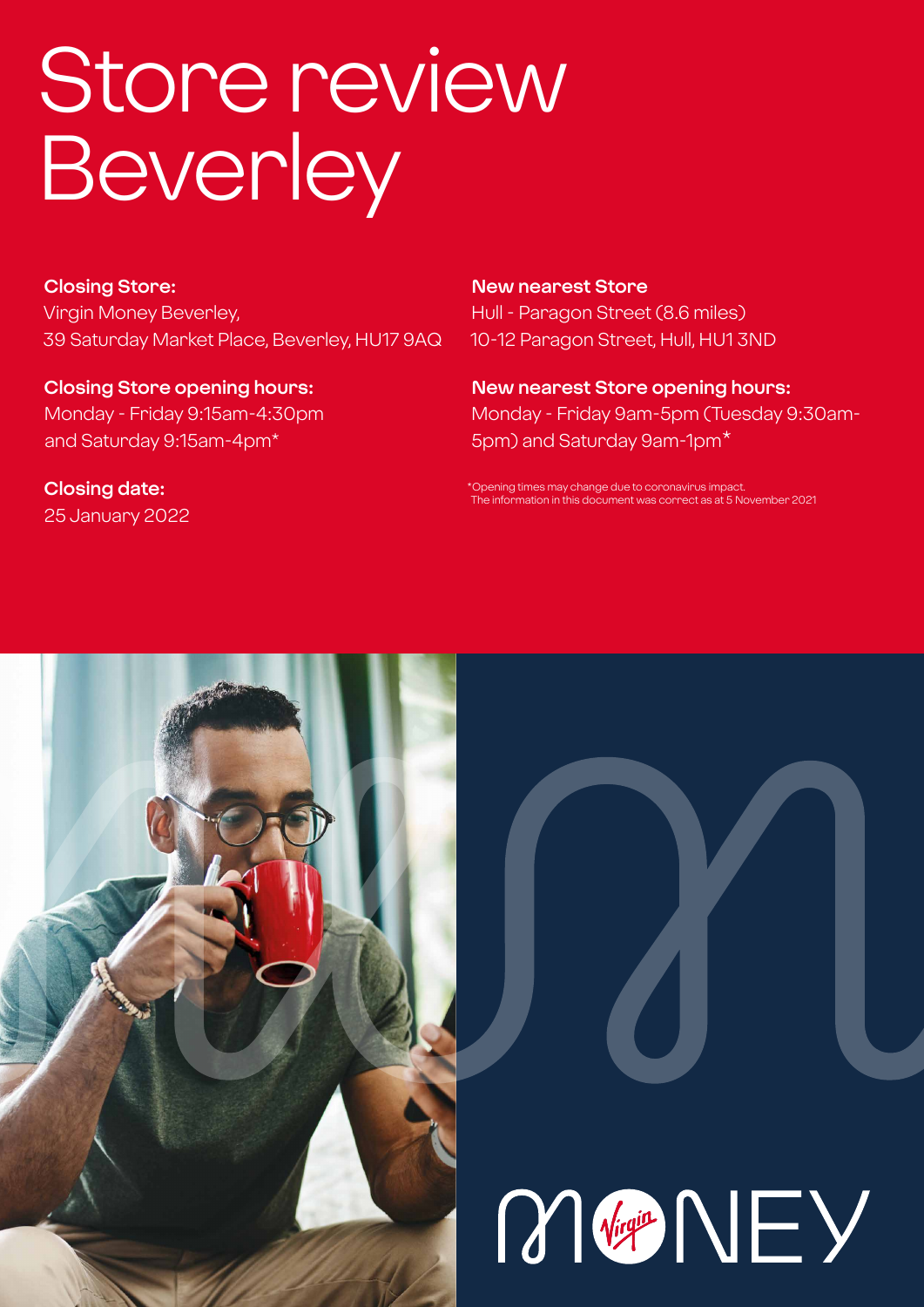# Summary of discussions

This Store review shares the outcome of discussions following the closure announcement for Beverley Store. It also contains our contact information if you have any questions or need help before or after the Store closes.

Since the closure announcement, we've been speaking to customers and local stakeholders to find out how we can limit the effects of this closure as much as possible. This has included reaching out to vulnerable and potentially vulnerable customers to offer additional support.

### Why we're closing your Store

More and more customers are taking advantage of our digital services and only visiting Stores when they want to discuss a significant life event. Between April 2019 and July 2021 we've seen digital registrations increase from 48.7% to 57.6% across our personal customers, and daily internet banking and mobile app logins are up 66%.

It's important to balance investment in digital services with making sure our Store network continues to meet the needs of our customers. This means that we've made the difficult decision to close a number of Stores.

This decision has been reached after considerable thought and analysis which includes input from local management.

Our Stores will continue to be a really important part of what we do and we've recently refreshed and revitalised them now that we're one Virgin Money brand.

### Just so you know

When we announced the Beverley Store was closing, we published an impact assessment. This provided more information on why we made the decision and ways in which customers could continue to make the most of our banking services. Head to **virginmoney.com/store-closures** or ask in Store to find out more.

# Feedback from customers and local stakeholders

### Customer feedback

Some customers have raised concerns over the closure of the Store. We've been speaking to them about their personal circumstances and providing information on ways to continue to bank with us. We're confident that the transfer of accounts to the new Store will be smooth and there are alternative ways to bank with us locally or by using our digital services. These include:

- > Should a customer wish to use a Store for general advice or to discuss a product, Hull Paragon Street Store is 8.6 miles away and there are a further 3 Stores within 33 miles.
- > There are other ATMs in the area that are free to use.
- > Our mobile, internet and telephone banking facilities allow customers to do most day-to-day tasks, like balance checks, viewing transactions, transferring money between accounts, paying bills and cancelling / amending regular payments. Customers can even pay in a cheque on the go.
- > Customers are also able to use our mobile app to make external payments in a number of different ways and we're continuing to make our digital banking services bigger and better.
- > The local full service Post Office is located nearby on 39-41 Toll Gavel and provides personal and business customers with an alternative way to do their day-to-day banking transactions, such as cash withdrawals and paying in cash and cheques. Head to **www.postoffice.co.uk/branch-finder** to find other Post Office locations.
- > Customers can get all the information about our products and services, or raise any concerns by calling us on **0800 121 7365**. Our opening times are 7am to 9pm Monday to Saturday and 10am to 5pm on Sundays.

### Stakeholder & community feedback

Our Store Manager has spoken with the local Post Office Manager to ensure they are aware of our Store closure, and ready to support our customers. A further meeting is planned for November.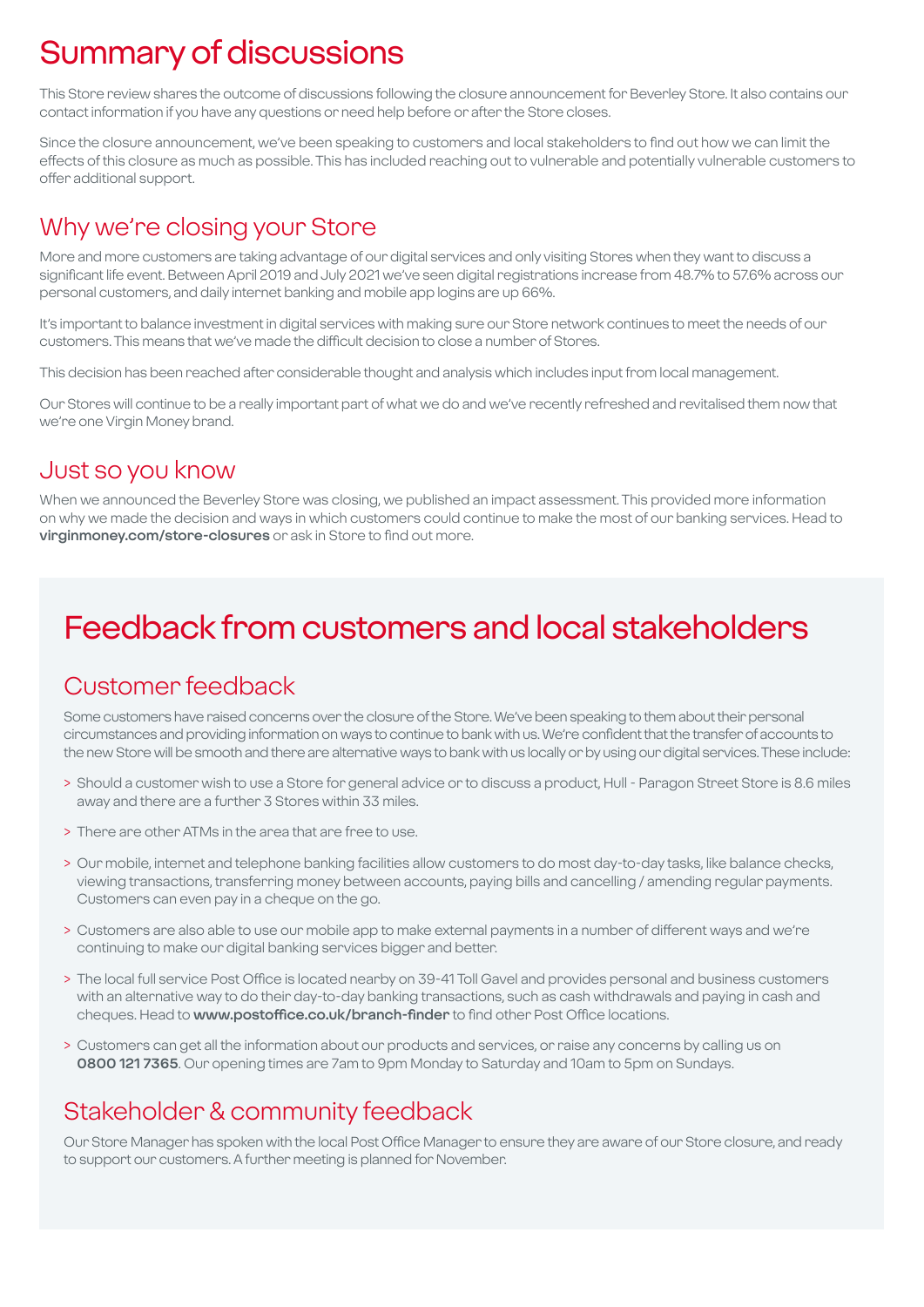# Engagement with customers and local stakeholders

| <b>Stakeholders</b>               | <b>Engagement activities</b>      | <b>Additional notes</b>                                                                                                                                                                                                                                                                                                                                                   |
|-----------------------------------|-----------------------------------|---------------------------------------------------------------------------------------------------------------------------------------------------------------------------------------------------------------------------------------------------------------------------------------------------------------------------------------------------------------------------|
| <b>Customers</b>                  | Store posters and leaflets        | Live from 30 September 2021.                                                                                                                                                                                                                                                                                                                                              |
|                                   | Closure details on our<br>website | Available at virginmoney.com/store-closures                                                                                                                                                                                                                                                                                                                               |
|                                   | External media                    | Announcement issued to national and local media outlets.                                                                                                                                                                                                                                                                                                                  |
|                                   | <b>Direct mailing</b>             | A letter, 24-hour banking leaflet and Post Office services leaflet<br>sent on 29 September 2021. This was issued to all Store customers<br>and customers regularly using the Store.                                                                                                                                                                                       |
|                                   |                                   | The mailing included info on the Store closure and how to access<br>all the other ways to bank. This provided customers with a minimum<br>12 weeks' notice in line with the UK Finance Access to Banking<br>Standard and Financial Conduct Authority (FCA) Guidance.                                                                                                      |
|                                   | <b>Customer contact</b>           | We're contacting known vulnerable and potentially vulnerable<br>customers, to see what we can do to support their banking<br>needs after the closure. We'll talk to them about their personal<br>circumstances and ways we can help. This may include arranging<br>a meeting with the nearest Store Manager or walking the route to<br>the nearest Post Office with them. |
|                                   |                                   | All customers can attend digital banking sessions either in Store, at<br>a local library or carried out remotely when requested. The Store<br>sessions are on 12 and 15 November 2021.                                                                                                                                                                                    |
|                                   |                                   | Corporate Structured Finance and Commercial and Private<br>Relationship Managers will talk to their customers about the<br>closure and make sure they have support in place to meet their<br>banking requirements (e.g. we may be able to set up a cash<br>delivery service for some of our Business customers).                                                          |
| <b>Customer support</b><br>groups | Email                             | Email sent to local Citizens Advice Bureau on 30 September 2021.<br>Email sent to local Chamber of Commerce on 30 September 2021.<br>Email sent to Age UK local group, RNIB and FSB regional team on<br>30 September 2021.                                                                                                                                                |
| <b>Politicians</b>                | Email / letter                    | Email issued to local MP on 29 September 2021 and local<br>Councillors 30 September 2021.                                                                                                                                                                                                                                                                                 |
| Post Office                       | <b>Meetings</b>                   | Following discussions of the closure with the Post Office, they're<br>contacting the nearest three Post Office branches to each closing<br>Store. This is to make sure they're aware of the closure and<br>supplied with extra pay-in envelopes.                                                                                                                          |